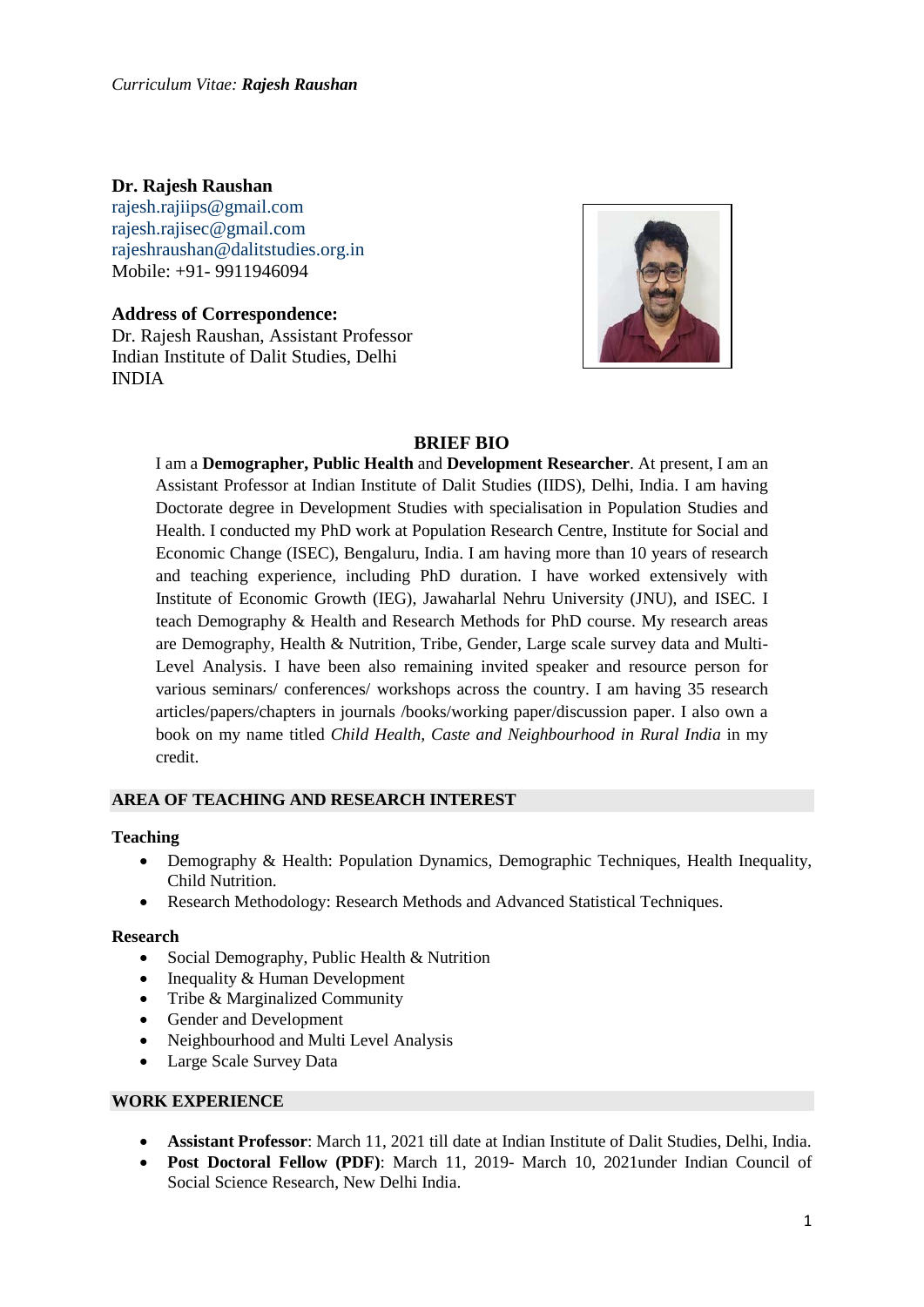- **Assistant Professor**: August 01, 2016 March 10, 2019 at Indian Institute of Dalit Studies (IIDS), New Delhi, India.
- **Research Associate:** January, 2016 July, 2016 at Indian Institute of Dalit Studies, New Delhi, India under *"Think Thank Initiative (TTI) Projects"*.
- **Research Associate**: March, 2015 December, 2015 at Institute for Social and Economic Change, Bangalore, India under project *"Gender and Life Vulnerability: Study of Women Health from Gender Perspective".*
- **Consultant**: February, 2013– March, 2013 at Indian Institute of Dalit Studies (IIDS), New Delhi, India under project *"Dalits in Maharashtra".*
- **Senior Research Fellow (SRF):** April, 2012–November, 2012 at CSRD, Jawaharlal Nehru University (JNU), New Delhi, India under *"Gender Atlas".*
- **Research Analyst**: March, 2009– December, 2010 at Institute of Economic Growth (IEG), Delhi, India, worked for *"Rapid Appraisal of NRHM in five districts of Uttar Pradesh", "Evaluation study of NRHM in 7 states of India".*

### **AWARD/ FELLOWSHIP/GRANT**

- Awarded **Post Doctoral Fellowship (PDF)** by Indian Council of Social Science Research, Govt. of India, New Delhi for period of March 2019 to March 2021.
- Awarded **Doctoral Fellowship** (Open Category by Indian Council of Social Science Research, Govt. of India, New Delhi for period of March 2013 to March 2015.
- Received Grant from APA in 2013 to attend/participate in Scientific Group on Pathways to Adulthood in Asia at Bangkok, Thailand.
- Received fellowship to participate in training programme on *Demographic Computation Series-2: Multistate Population Projection using Excel and R*.
- Received Fellowship in 2013 from National Institute of Hydrology, India to attend Workshop on *Climate Change, Cryosphere, Habitat and Changing Livelihood Pattern in Ladakh Region, India*.

### **PROJECTS (2016 Onwards)**

- **Access to Health Services and Health Status in Rural India with Particular reference to Marginalised Communities** for National Institute of Rural Development and Panchayati Raj (**NIRD&PR**), Hyderabad, Ministry of Rural Development, Govt of India (PI).
- **Child Health and Nutrition in India: Issues, Challenges and Policy Suggestions** under Post Doctoral Fellowship, **Indian Council for Social Science Research**, Delhi
- RLS-IIDS Project on **Social Inequality in Wealth Ownership in India** Funded by Rosa Luxemburg Stiftung, South Asia (Co-PI)
- **Digital Technology and Women from Marginalised Communities in Selected Slums of Delhi: Issues of Knowledge, Availability and Access** funded by **National Commission for Women, Delhi (**(Co-PI)**)**.
- **Status of Health and Healthcare among Scheduled Tribe in India** under Think Tank Initiative (**TTI**) at **Indian Institute of Dalit Studies**, Delhi (PI)
- Chapters on Demographic Outcomes, Health, Nutrition and Healthcare for **Dalit Development Report of Telangana state**, India for **Government of Telangana (**Co-PI**)**.
- **Farm Input, Productivity and Income- Group Disparity** under Think Tank Initiative (**TTI**) at **Indian Institute of Dalit Studies**, Delhi.
- Consultant for **Anaemia, dietary pattern and their linkages among women of reproductive age in India** (Technical Paper) under Tata Trust Data Science Initiatives for Health, Nutrition and Development in India.
- **Technical Expert** for **Rapid Health Survey (RHS) for Rajasthan and Madhya Pradesh** of WISH Foundation, India for Change Alliance Private Limited, Delhi.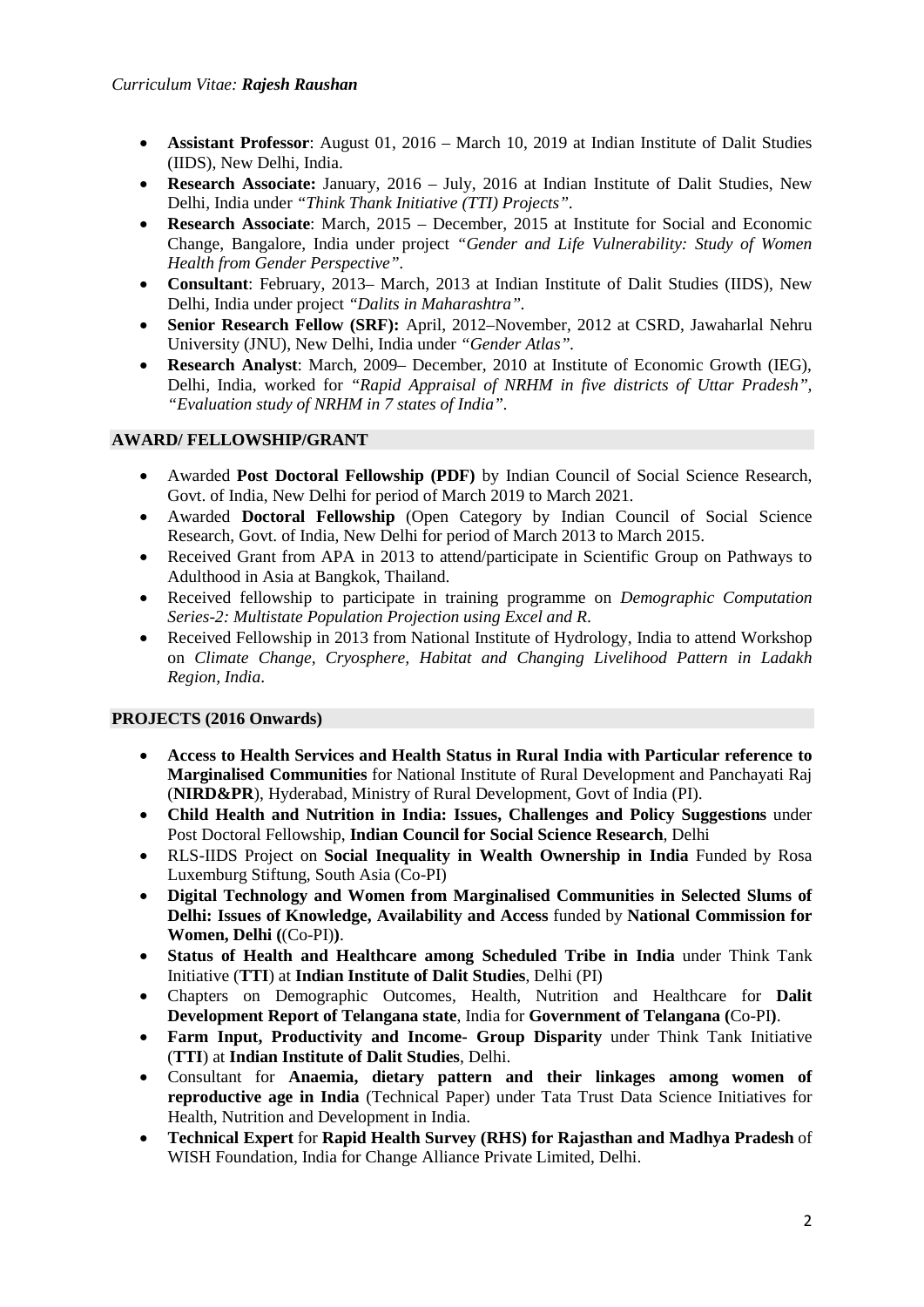#### **SUPERVISION/MENTORSHIP**

#### • **PhD Scholars**

1. Jayanta Kumar Bora, Doctoral Fellow Thesis work: Child Morbidity and Mortality in India: Determinants of Inter-Group and Regional Disparities (Year: 2016-20- Submitted).

2. Shatrughan Prasad, ICSSR Doctoral Fellow

Thesis work: Morbidity among tribes in Madhya Pradesh: A study of determinants of Health Services Utilization (Year: 2017-21)

- **Intern/Student (s)**
	- International Institute for Population Sciences, Mumbai
	- TERI School of Advanced Studies, Delhi
	- Rajiv Gandhi Institute of Youth Development, Chennai
	- Central University of Rajasthan, Ajmer
	- **•** Central University of Kerala, Kasargod
	- Ambedkar University, Delhi
	- **Indian Institute of Technology, Guwahati**

#### **REVIEWER: JOURNAL**

- PLOS One
- Asian Population Studies
- Journal of Population and Social Studies
- BMJ Global Health
- Clinical Epidemiology and Global health
- Asia-Pacific Journal of Public Health
- Journal of Public Health and Development

#### **RESOURCE PERSON / PANELIST/ INVITED LECTURE (S)**

- **Recourse Person** for "SPSS Workshop on Data Analysis and Interpretation" at School of Livelihoods and Development, TISS, Hyderabad Campus during 11-18 October 2021.
- **Recourse Person** for workshop on "Basic and Advance Analysis with SPSS" organized by Anthropos India Foundation during 1-3 October 2021 and 8-10 October 2021.
- **Resource Person** for Summer School on "Growing Inter Group Inequality in India: Emerging Challenges" to speak on "Inequality in access to health and nutrition in India" organized by IIDS, Delhi, India and RLS, South Asia during 19-23 October, 2020.
- **Resource Person** for SPSS Method for Research and Data Analysis for two days workshop at National Coalition for Education (**NCE**), Delhi during 11-12 November 2019.
- **Resource Person** for SPSS Method for Research Analysis for 2<sup>nd</sup> year MA students of Development Policy, Planning and Practice (DPPP) at Tata Institute of Social Sciences (**TISS**), Tuljapur campus during 25-27 August, 2019.
- **Guest Lecture** on "Exploring Alternative Livelihood Options" for 1<sup>st</sup> year MA in Sustainable Livelihood and Natural Resources Governance at **TISS, Tuljapur** campus on 27 August 2019.
- **Resource Person** for Summer School on "Public Policy Discourse on Social and Religious Minorities" to speak on "Public Policy on Health for Social Marginalised Group" organized by IIDS, Delhi, India and RLS, South Asia during 27-31 May, 2019.
- **Resource person** for 'Research Methodology Workshop' organized by Indian Institute of Dalit Studies (**IIDS**), Delhi on 1-2 April, 2019.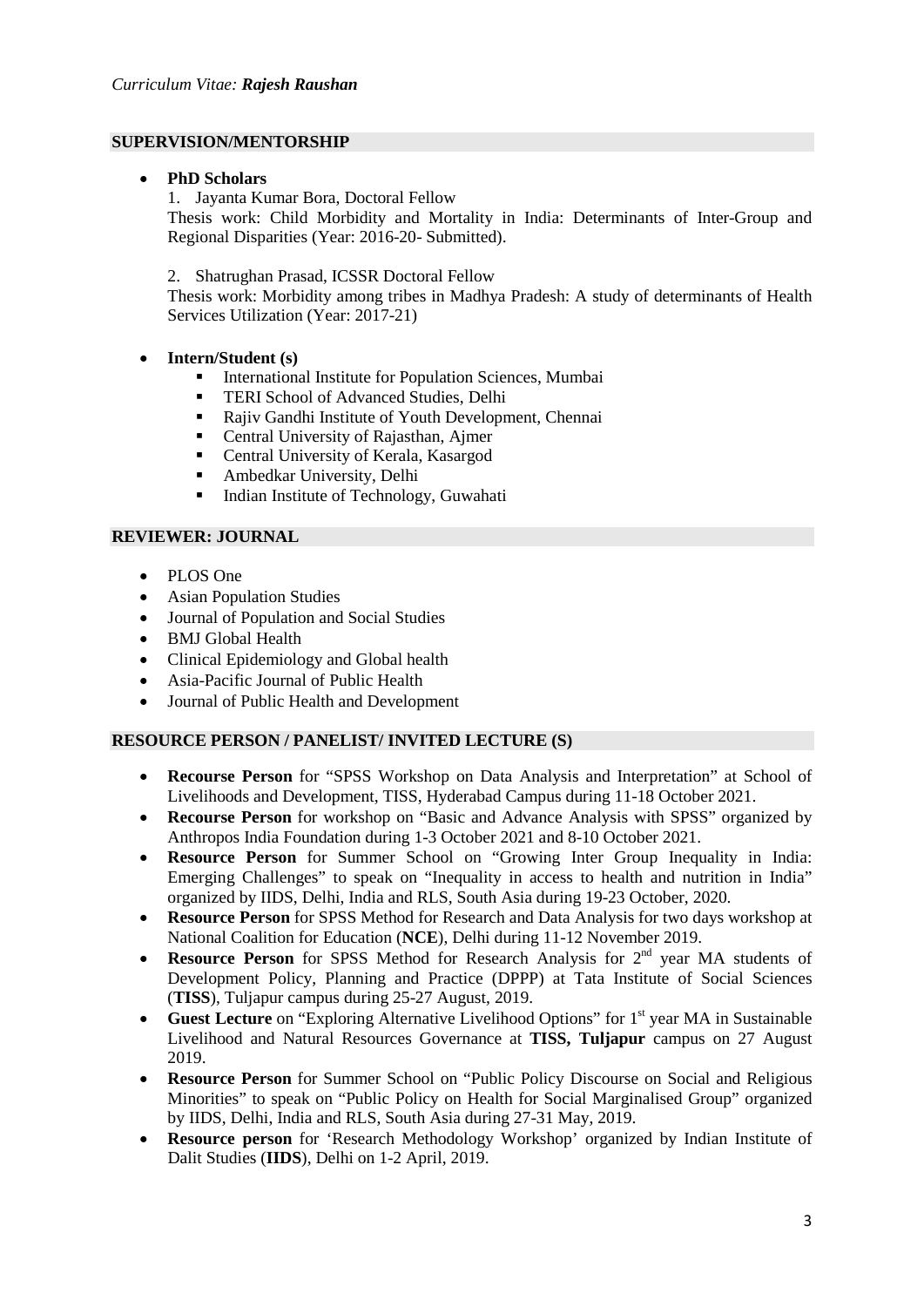- **Resource person** for three day workshop on Identification of Research Methodology Resources for Teachers, organized by the National Resource Centre for Education, National Institute of Educational Planning and Administration (**NEUPA**), New Delhi on 11-13 June 2018.
- **Resource person** to teach Research Methodology for PhD course work at Department of Social Work, Indira Gandhi National Open University (**IGNOU**), Delhi in August-December 2017.
- Invited speaker for National Seminar on "Transition of Tribes in India and the Contemporary Discourses" organized by Department of Sociology and Social Anthropology, at Indira Gandhi National Tribal University (**IGNTU**), Amarkantak, Madhya Pradesh during 24-25 September, 2018.
- **Resource person** to speak on "Health Inequality: Multilevel Modelling "for 'National Workshop for Research on Marginalised Groups in Social Sciences: Conceptual and Methodological Issues' jointly organised by Indian Institute of Dalit Studies (IIDS), Delhi and Indira Gandhi National Tribal University (**IGNTU**), Amarkantak, Mapdhya Pradesh, India on 24-27 September, 2017.
- **Invited Speaker** for 'Gender equality and women empowerment: Relevance of Ambedkar in contemporary context at Dr. Ambedkar International Conference' on 21-23 July, 2017 by **Government of Karnataka, Bengaluru**.
- **Invited speaker** for National Seminar on Isolation Disparity and Deprivation of Tribal Population and their Mainstreaming **Health and healthcare among tribal population in India: where are they reached?** on 25 February 2019 organised by Department of Geography, **Government College, Tonk, Rajasthan**, India.
- Team member at IIDS for Policy Suggestion on **Health of Tribal Population** to Ministry of Health & Family Welfare (**MoHFW**), Government of India.
- Panelist to speak on Social Determinants of Tuberculosis organized by **Central TB Division and CARE India** on February 15, 2017 at India Habitat Centre, New Delhi, India.
- Guest lecture on Caste, Class and Gender: How they contribute to Health of Individuals on 4<sup>th</sup> March 2014 at **St. Joseph College, Bangalore**, India.

# **PUBLICATION (S)**

### **Newspaper Articles/Opinion Piece**

- Lockdown, Unwanted Pregnancy and Demand for Maternal and Child Health Services: Concern and Future Strategy to Combat. Published on 28 May 2020. [https://www.newsplatform.in/opinion/lockdown-unwanted-pregnancy-and-demand-for-maternal-and](https://www.newsplatform.in/opinion/lockdown-unwanted-pregnancy-and-demand-for-maternal-and-child-health-services-concern-and-future-strategy-to%20combat/?fbclid=IwAR3ePqM53Nou9zhDbkBps82CBCbZG9AG30Mmk1cIVhkHB5f7GPNoC8bYs7E)[child-health-services-concern-and-future-strategy-to](https://www.newsplatform.in/opinion/lockdown-unwanted-pregnancy-and-demand-for-maternal-and-child-health-services-concern-and-future-strategy-to%20combat/?fbclid=IwAR3ePqM53Nou9zhDbkBps82CBCbZG9AG30Mmk1cIVhkHB5f7GPNoC8bYs7E)  [combat/?fbclid=IwAR3ePqM53Nou9zhDbkBps82CBCbZG9AG30Mmk1cIVhkHB5f7GPNoC8bYs7E](https://www.newsplatform.in/opinion/lockdown-unwanted-pregnancy-and-demand-for-maternal-and-child-health-services-concern-and-future-strategy-to%20combat/?fbclid=IwAR3ePqM53Nou9zhDbkBps82CBCbZG9AG30Mmk1cIVhkHB5f7GPNoC8bYs7E)
- Risk of NCDs and Concern for Aged Population in the Pandemic. Published on June 26, 2020 <https://www.newsplatform.in/opinion/risk-of-ncds-and-concern-for-aged-population-in-the-pandemic/>

### **Book (Published/ In Publication)**

- Child Health, Caste and Neighbourhood in Rural India (ISBN: 978-9386578-48-8) Published by Bookwell, Delhi, India (2020).
- Child Health in India: Caste and Neighbourhood Effect with Routledge, London (possibly by spring 2022).

### **Policy Brief**

- Unintended pregnancy among young women in India. IIDS Policy Brief No-2, July 2017. New Delhi: Indian Institute of Dalit Studies.
- Tribal health and healthcare in India: Evidences for group specific Health policy. IIDS Policy Brief No-1, August 2018. New Delhi: Indian Institute of Dalit Studies.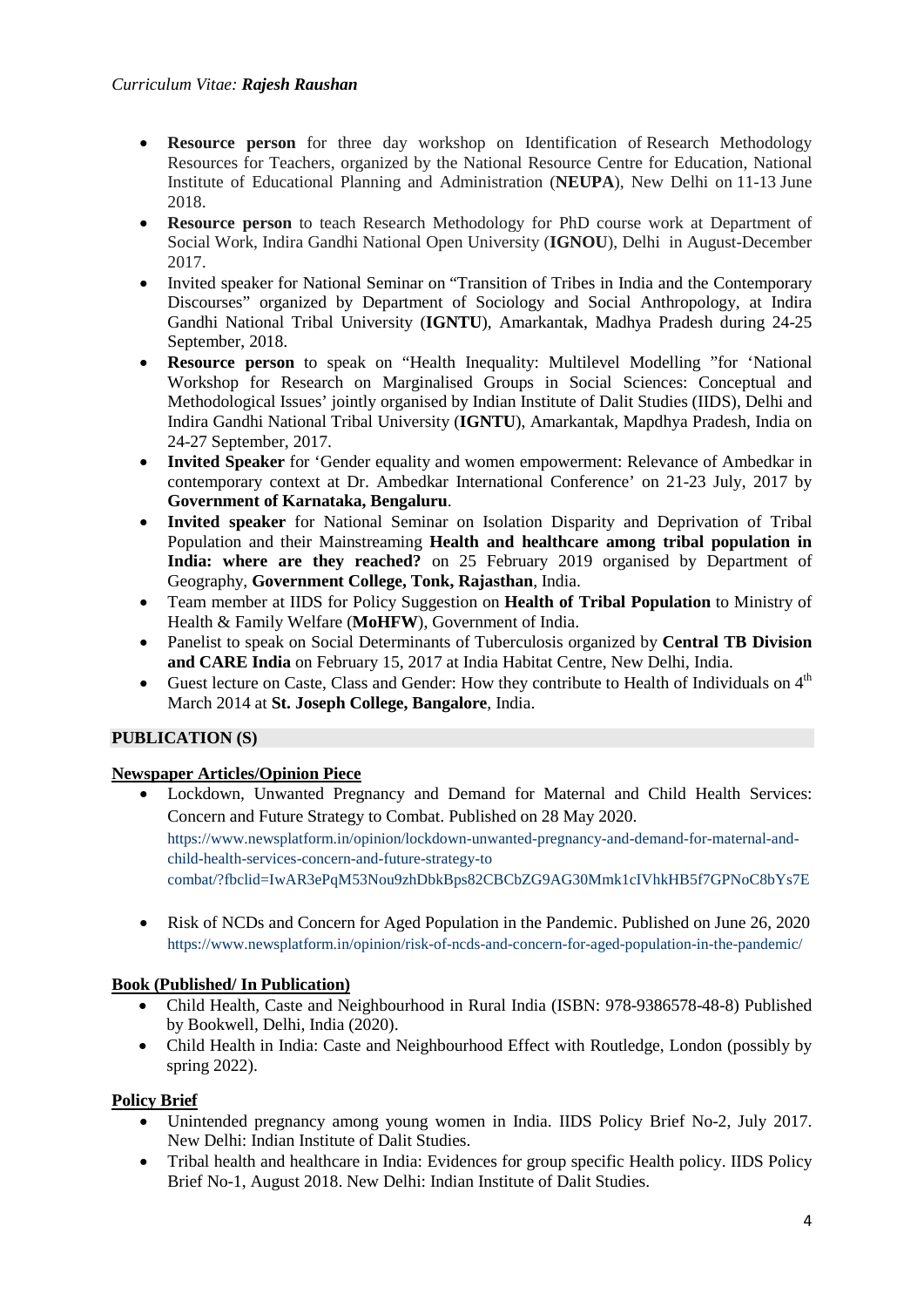## **Published Article in Journal (s)**

- **2021**: MCH Status Rankings of 36 States/UTs and 640 Districts of India: Factor-Scores Based on 14 Key Indicators, NFHS-4. *Health and Population: Perspectives and Issues*, 44 (2), 55- 72. ISSN: 0253-6803 (Co-authored with Prof. S. C. Gulati)).
- **2020**: Non-Communicable Disease and Associated Risk Factors among Social Group in India. *Demography India*, 49 (2), 89-105. ISSN 0970-454X. (Co-authored with Shatrughan Prasad).
- **2019**: The Persistence influence of caste on under-five mortality: Factors that explain the Caste based gap in high focus Indian states. *Plos One,* 14 (8), e0211086, 1-20. Online publishes on 20 August 2019. eISSN: 1932-6203. (Coauthored with Jayanta Kumar Bora).
- **2019:** Morbidity and treatment seeking behaviour among scheduled tribe in India: A crosssectional study. *Journal of Social Inclusion Studies*, 2018; 4 (2), 1-16. (Co- Authored with Sanghmitra S Acharya). ISSN 2394- 4811.
- **2017**: Social disparity in morbidity and treatment seeking behaviour: A macro-level study. *Journal of Social Inclusion Studies*, 3(1-2), 65-81. ISSN 2394-4811.
- **2017:** Level and Correlates of Unintended Pregnancy among Currently Pregnant Young Women in India. *Journal of Population and Social Studies,* 25 (3), 194-212 (Co- Authored with Mukesh Ravi Raushan). ISSN: 2465-4418**.**
- **2017:** Social Disparity in Child Immunization: What Factors Explain Gap in Rural India. *Journal of Social Inclusion Studies*, 1(2), 59-74. ISSN: 2394-4811.
- **2016:** Declining Child Sex Ratio and Missing Girls in India. *Man & Development*, 38(2), 87-106. (Co-Authored with Geeta Sahu and Mukesh Ravi Raushan). ISSN: 0258-0438.
- **2015:** Neighbourhood and Caste in Rural India: Analyzing Structural Relationship. *Journal of Regional Development and Planning***,** 4(2), p.13-29. ISSN: 2277-9094.
- **2015:** Climate Variability, Demographic Change and Development in Trans Himalaya (Ladakh), India: An Overview. *POP-ENVIS: Population and Environment Bulletin*, 12 (2), p.4-12(Co-Authored with Mayank Shekhar). ISSN: 0975-7287
- **2015:** Social Disparity in Curative Care in Rural India: Determining Factors among Caste Groups in Rural India. *Journal of Social and Economic Development,* 16 (2), 2015, p. 204- 225.(Co-Authored with R. Mutharayappa). ISSN: 0972-5792.
- **2014:** Childhood Morbidities: Analysing Caste Group Differentials in Rural India. *Asian Journal of Social Science Review*, 5 (1), p.71-81(Co-Authored with R. Mutharayappa). ISSN: 2249-4634.
- **2014:** The Sexual Vulnerability of Ever Married Women in India: Evidences of Non-Consensual Forced Sex from Large Scale Survey. *GENUS: Journal of Population Sciences,*  70 (2-3), 2014, p.163-189.(Co-Authored with Mukesh Ravi Raushan). ISSN: 2035-5556.
- **2014:** Neighbourhood Development and Illness Differential in Rural India: Are they Interlinked? *Journal of Development Management and Communication*, 1 (3): July-September 2014 (Co-Authored with R. Mutharayappa). ISSN: 2348-7739.
- **2014:** Recent Trends in Bihar Sex Ratio: Evidences from Latest Data. *Indian Journal of Humanities,* 4 (3), p.28-38 (Co-Authored with Shanti BhushanKumari and R.B.P. Singh). ISSN: 2248-9541.
- **2012:** Sex Ratio Imbalance: A study of Recent Changes with Special Reference to Haryana. *Man and Development*, 34 (3), p.49-64(Co-Authored with Mukesh Ravi Raushan). ISSN: 0258-0438.

# **Published Chapter (s) in Book**

• **2021**: Tribal Health and Healthcare Challenges in India: Issues & Concerns in **Challenges of Tribal Development: Contemporary Social Concerns** (Ed) by Dr. V.S. Rao, University of Hyderabad. New Delhi: Rawat Publication. Page No: 66-78. ISBN: 978-81-316-1186-9.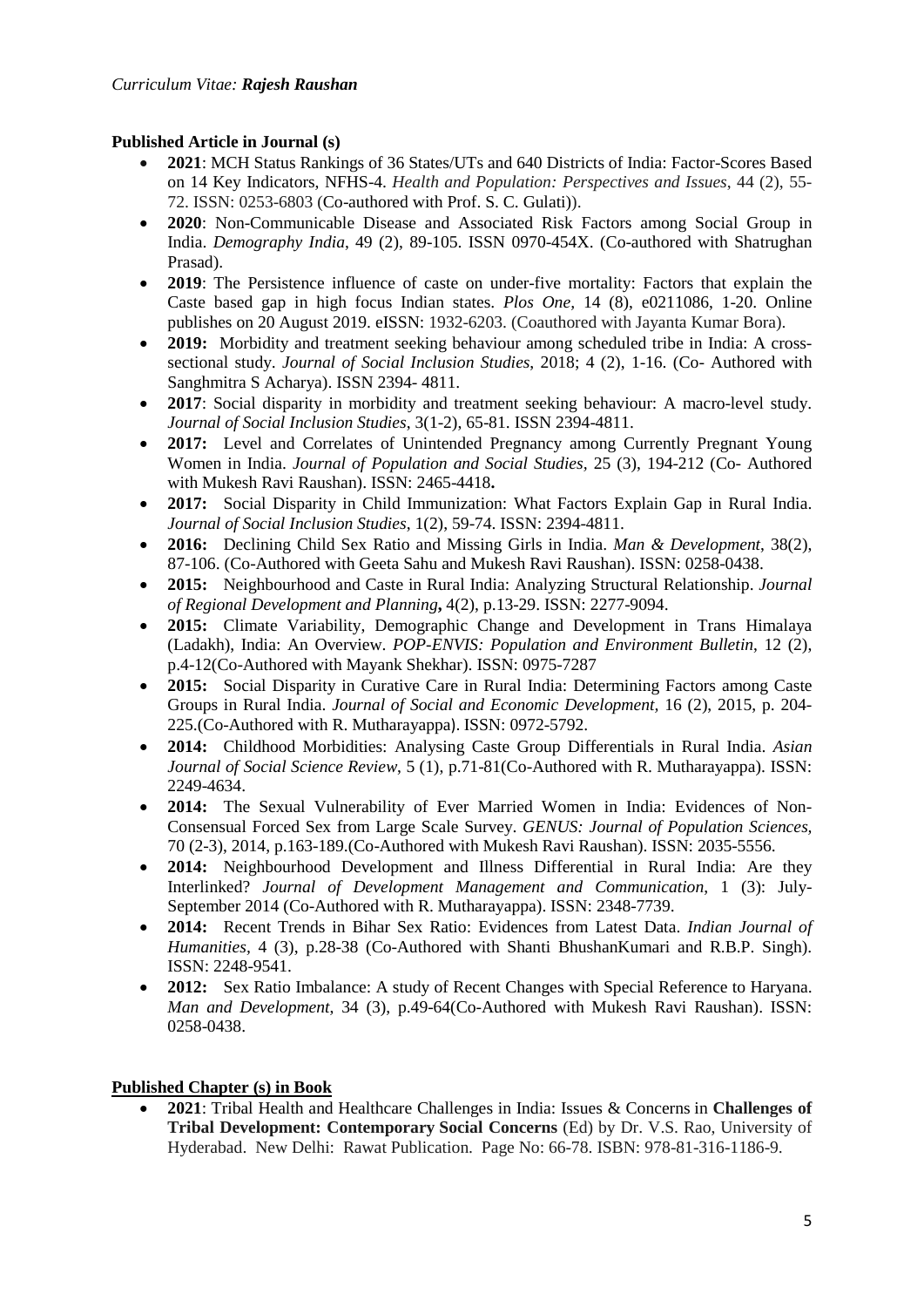- **2021**: Gender equality and women empowerment: Relevance of Ambedkar in Contemporary Context in **B R Ambedkar: The Quest for Justice-5 Volumes** (Ed) by Akash Singh Rathore. India: Oxford University Press. Page No: 67-88. ISBN: 9780190126292.
- **2020**: Treatment Seeking Behaviour and Challenges in Availing Services across Social Groups in India. India 2014: Population and Sustainable Development (Eds.) by A. R. Chaurasia and Suresh Jungari. Page No: 133-150, Bhopal: MLC Foundation (Co-authored with Shatrughan Prasad). ISBN: 978-93-89527-03
- **2018:** Gender Vulnerability in India: Inter-linkages of Missing Girls, Poor Outcomes and Socio-Economic Development in **Development and Exclusion in India** (Eds.) by Rajarshi Majumdar and Sachismita Mondal Sarkar. Delhi: Segment Books. Page No: 202-223. ISBN: 978-93-81513-15-5.
- **2017:** *Demographic Outcome and RCH Services Utilization in Bihar: Where is the Gap?* In Population Issues in Uttar Pradesh and Bihar (Eds.) by H.Sahoo, F. Ram, B. Paswan, H. Lhungdim, Dipti Govil. Mumbai: International Institute for Population Sciences and New Delhi: Rawat Publication (Co-Authored with Shanti Bhushan Kumari and Mukesh Ravi Raushan). Page No: 134-153. ISBN: 978-81-316-0850-0.
- **2015:** India's Middle Class: Measuring Standard of Living and Health Disparity among Social Groups in Trajectory of India's Middle Class: Economy, Ethics and Etiquette (Eds) by Lancy Lobo and Jayesh Shah. London: Cambridge Scholars Publication. Page No: 196-217. ISBN-13: 978-1-4438-7243-0.
- **2015:** Measuring Intra-Household Sexual Violence: Who are at the Risk? In Women's Empowerment: A Strategy for Development (Eds.) by B. K. Pattanaik, R. Mutharayappa and K.C. Chanamma, pp. 187-204. New Delhi: Bookwell Publication (Co-authored with Mukesh Ravi Raushan). ISBN: 978-93-80574-75-2.
- **2015:** Living Arrangement Differentials among Elderly: An Analysis of Selected Sates in India in *Issues and Concerns of Elderly People in Indi*a (Eds.) by Sadhna Jain, Manisha Wadhwa and NeelamRathi, p.98-110. New Delhi: Book Age publications. (Co-authored with Manju Kumari). ISBN: 978-93-83281-51-0.
- **2015:** Women Empowerment: Interplay of Caste and Class in India in Women's Empowerment: A Strategy for Development (Eds.) by B. K. Pattanaik, R. Mutharayappa and K.C. Chanamma, p. 205-224. New Delhi: Bookwell Publication (Co-authored with Shanti BhushanKumari and Rakesh Raushan Anand). ISBN: 978-93-80574-75-2.
- **2015:** Women's Work Status and Decision Making Power: Evidence from NFHS-3, India in *Women's Empowerment: A Strategy for Development* (Eds) by B. K. Pattanaik, R. Mutharayappa and K.C. Chanamma, p.113-132. New Delhi: Bookwell Publication (Coauthored with Meena Kumari and Mukesh Ravi Raushan). ISBN: 978-93-80574-75-2.
- **2015:** Determinants of Sexual Violence against Women in India in India 2014: Population and Development (Eds.) by A. R. Chaurasia and B. P. Singh, p, 57-70, Bhopal: MLC Foundation (Co-authored with Mukesh Ravi Raushan). ISBN: 978-93-82411-08-6.

# **Working paper(s)**

• 2021: Agglomeration Economies and Rural to Urban Migration: A District Level Study based on 2011 Census Data.

[http://iegindia.in/upload/profile\\_publication/doc-250521\\_223929WP431.pdf](http://iegindia.in/upload/profile_publication/doc-250521_223929WP431.pdf) 

- 2018: Contribution of Education to Infant and Under Five Mortality Disparities among Caste Groups in India. Working Paper 3/18. Austria: Vienna Institute of Demography*.* [https://www.oeaw.ac.at/fileadmin/subsites/Institute/VID/PDF/Publications/Working\\_Papers/WP2018\\_](https://www.oeaw.ac.at/fileadmin/subsites/Institute/VID/PDF/Publications/Working_Papers/WP2018_03.pdf) [03.pdf](https://www.oeaw.ac.at/fileadmin/subsites/Institute/VID/PDF/Publications/Working_Papers/WP2018_03.pdf)
- 2018: Reproductive health among Scheduled Tribe Women: Illustrations from Obstetric Complications. IIDS Working Paper Series, Volume 12, No. 1. New Delhi: Indian Institute of Dalit Studies.
- 2014: Neighbourhood Development and Caste Distribution in Rural India. *ISEC Working Paper No. 326*.

<http://www.isec.ac.in/WP%20326%20-%20Rajesh%20Raushan%20and%20Mutharayappa.pdf>